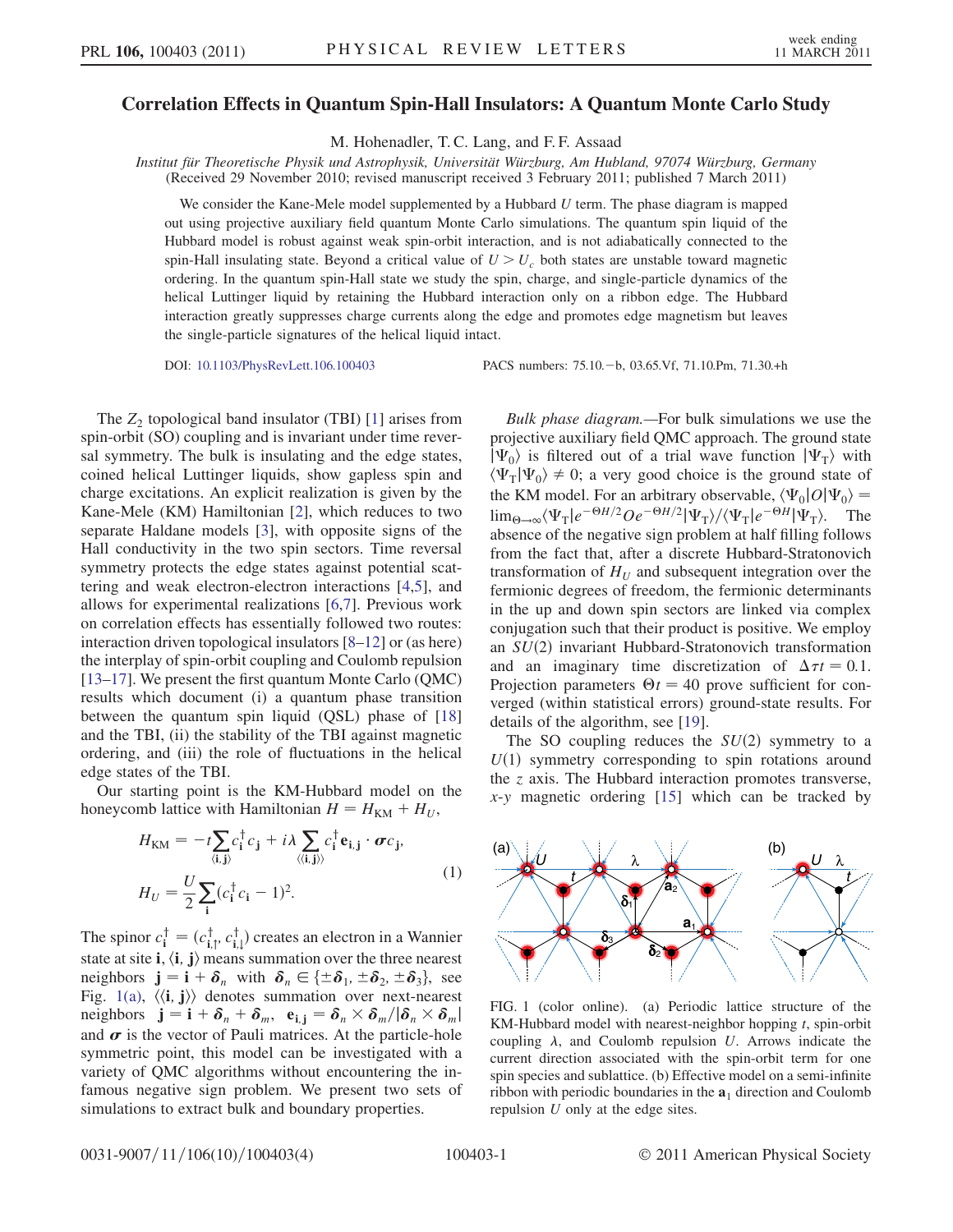<span id="page-1-2"></span>computing the transverse antiferromagnetic (AFM) structure factor

$$
S_{\text{AFM}}^{\text{xy}} = \frac{1}{L^2} \sum_{\mathbf{i}, \mathbf{j}} (-1)^{\mathbf{i} + \mathbf{j}} \langle \Psi_0 | S_{\mathbf{i}}^+ S_{\mathbf{j}}^- + S_{\mathbf{i}}^- S_{\mathbf{j}}^+ | \Psi_0 \rangle, \tag{2}
$$

on  $L \times L$  honeycomb lattices with periodic boundary conditions. At  $\lambda/t = 0.25$ , this quantity is plotted versus lattice size for various values of  $U/t$  in the inset of Fig. [2.](#page-1-0) The onset of long-range order occurs in the region  $6 \lt U_c/t \lt 6.25$ . Because of the underlying  $U(1)$  symmetry, the quantum phase transition between the magnetically ordered and disordered phases is expected to be in the 3D-XY universality class. Figure [2](#page-1-0) shows  $U_c/t$  as a function of  $\lambda/t$  and thus defines the magnetic phase diagram.

Several aspects of Fig. [2](#page-1-0) deserve comments. (i) With the important exception of the QSL phase, the qualitative aspects of the magnetic phase diagram were obtained at the mean-field level [\[15\]](#page-3-13). The magnetic instability smoothly converges to the  $\lambda/t = 0$  result [[18](#page-3-11)]. For  $0.025 < \lambda/t < 0.25$  we observe no spin ordering along the z quantization axis up to  $U/t = 9$ . (ii) The  $U/t = 0$ line corresponds to the KM model and describes a TBI with a single-particle gap set by  $\lambda$ . (iii) The  $\lambda/t = 0$  line has been investigated in detail in Ref. [[18](#page-3-11)]. Up to  $U/t = 3.5$ the semimetallic (SM) phase remains stable, and magnetic order sets in from  $U/t = 4.3$  onwards. The intermediate phase shows both spin and single-particle gaps and corresponds to a QSL.

To further investigate the phase diagram and, in particular, the evolution of the QSL upon switching on the SO coupling, we have computed the single-particle gap  $\Delta_{\rm SD}$  at the Dirac point K. This quantity is extracted by fitting the tail of the single-particle imaginary time Green function,  $G(\mathbf{K}, \tau) = \langle \Psi_0 | c_{\mathbf{K}, \sigma}^{\dagger}(\tau) c_{\mathbf{K}, \sigma} | \Psi_0 \rangle$  [see Fig. [3\(c\)\]](#page-1-1), to the form  $Ze^{-\tau \Delta_{\text{sp}}}$ , where Z corresponds to the quasiparticle residue. The extrapolated (in L) value of  $\Delta_{\text{sp}}$  is plotted in Figs. [3\(a\)](#page-1-1) and [3\(b\)](#page-1-1) along different cuts of the phase diagram. Starting in the SM phase, at  $U/t = 2$ ,  $\Delta_{\rm SD} \propto \lambda$  as for the  $U/t = 0$  case and characteristic of the TBI state [[2\]](#page-3-1). In contrast, in the QSL phase at  $U/t = 4$ ,  $\Delta_{\text{sp}}$  initially decreases with increasing  $\lambda$  but grows again for  $\lambda/t \ge$ 0:03. We interpret this cusp feature as a signature of a quantum phase transition between the QSL state and the TBI at  $\lambda_c / t \approx 0.03$ . The data support the vanishing of the single-particle gap at  $\lambda_c/t$  [[20](#page-3-14)]. Figure [3\(b\)](#page-1-1) shows that the magnetic transition as a function of  $U/t$  at fixed  $\lambda/t =$ 0.1 is equally apparent;  $\Delta_{\text{sp}}$  smoothly evolves from its  $U/t=0$  value and exhibits a cusp feature at  $U_c/t \approx 4.9$ . Magnetic order breaks time reversal symmetry and lifts the topological protection, so that  $\Delta_{\text{sp}}$  does not have to close at  $U_c$ . This evolution of the gap can be qualitatively reproduced at the mean-field level. From the single-particle gap, we identify four distinct phases: (i) a TBI phase, where  $\Delta_{\text{sp}}$ evolves smoothly to its  $U/t = 0$  value, (ii) a magnetically ordered MI, (iii) a SM line, and (iv) a QSL phase.

Edge states in the TBI phase.—Edge states are a hallmark feature of TBIs. A detailed understanding of correlation effects in these one-dimensional liquids is crucial

<span id="page-1-0"></span>

FIG. 2 (color online). Phase diagram of the KM-Hubbard model from QMC simulations. Bullets correspond to computed phase boundaries. The four phases are the semimetal (SM), the quantum spin liquid (QSL), the topological or quantum spin-Hall insulator (TBI), and the antiferromagnetic Mott insulator (AFM-MI). Inset: Ground-state spin-spin correlation function [Eq. ([2\)](#page-1-2)] for an  $L \times L$  honeycomb lattice with periodic boundary conditions and  $\lambda/t = 0.25$ . Lines are fits to the form  $a + b/L$  +  $c/L^2$ . Negative values indicate that the data decay quicker than  $1/L<sup>2</sup>$ . Here and in subsequent figures, error bars are omitted if smaller than the symbol size.



<span id="page-1-1"></span>FIG. 3 (color online). (a),(b) Single-particle gap along differ-ent cuts in Fig. [2](#page-1-0) ( $\lambda_c/t \approx 0.03$ ,  $U_c/t \approx 4.9$ ). (c) Raw data and size extrapolation (inset) at  $U/t = 4$ ,  $\lambda/t = 0.03$ .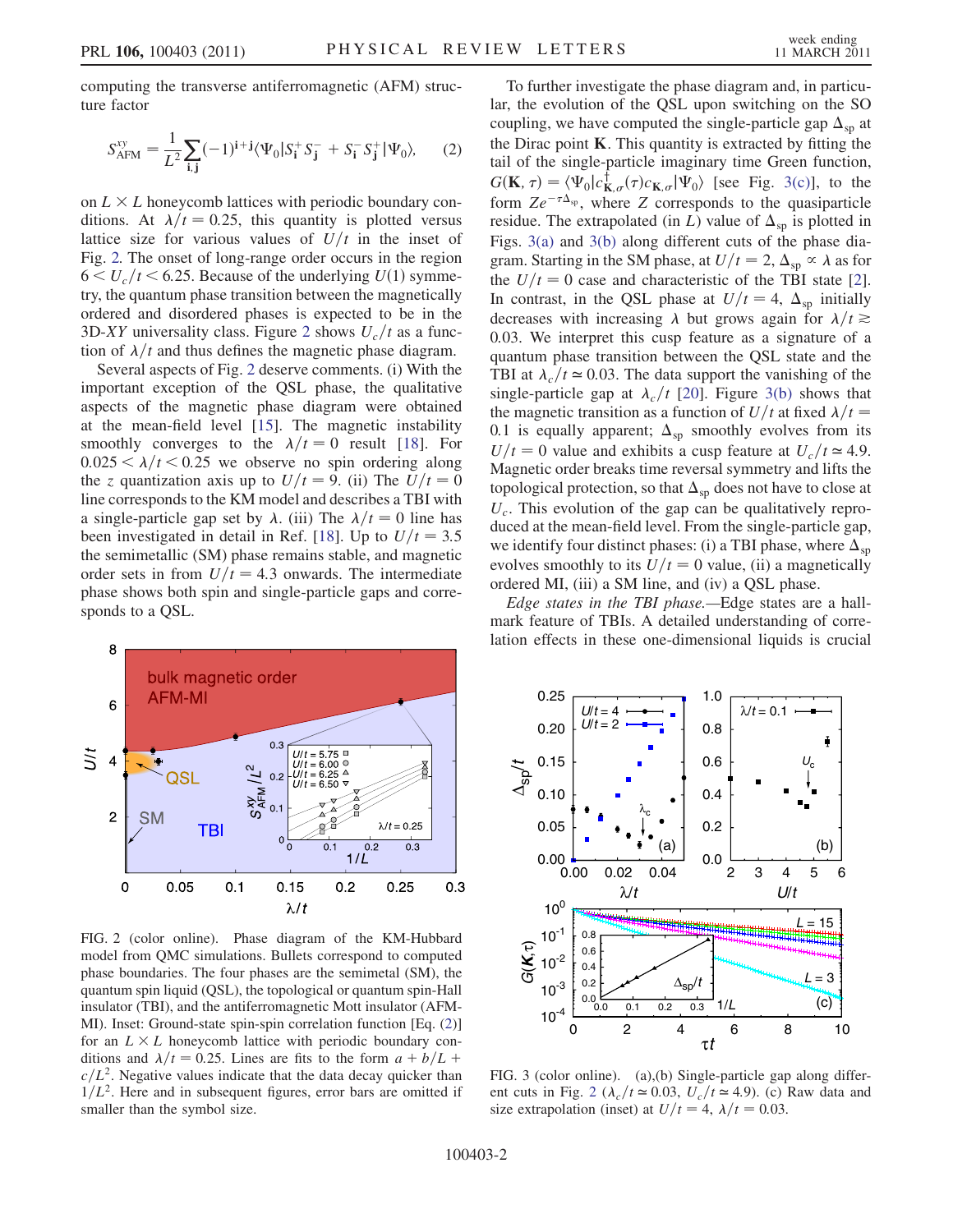for theory and experiment. To study the helical Luttinger liquid formed at the edge of the  $Z_2$  TBI, we consider the ribbon topology of Fig. [1\(b\)](#page-0-0). For  $U \ge U_c$ , time reversal symmetry is broken spontaneously, and scattering between the left spin-down and right spin-up movers of the helical liquid is allowed, thus opening a gap in the edge states and destroying the TBI state. As argued above, at  $U \leq U_c$  the bulk is adiabatically linked to the  $U/t=0$  line. Since furthermore the helical liquid is exponentially localized on the boundary (as readily seen in the KM model), we retain the Hubbard interaction only on one zigzag edge of the ribbon  $[cf. Fig. 1(b)]$  $[cf. Fig. 1(b)]$  $[cf. Fig. 1(b)]$ . With this ansatz, the bulk plays the role of a fermionic bath which can be integrated out at the expense of a Gaussian integral. This yields an effective one-dimensional action,

<span id="page-2-0"></span>
$$
S = -\sum_{\sigma,r,r'} \int_0^\beta d\tau \int_0^\beta d\tau' c_{r,\sigma}^\dagger G_{0,\sigma}^{-1}(r - r') c_{r',\sigma} + U \sum_r \int_0^\beta \left[ n_{r,\uparrow}(\tau) - \frac{1}{2} \right] \left[ n_{r,\downarrow}(\tau) - \frac{1}{2} \right],
$$
 (3)

where r is an edge site index and  $G_{0,\sigma}(r - r')$  is the free<br>Green function of the KM model on the ribbon topology Green function of the KM model on the ribbon topology. We can solve the action ([3\)](#page-2-0) exactly using the weakcoupling expansion continuous-time QMC method [\[21](#page-3-15)[,22\]](#page-3-16), on arbitrarily wide  $L \times L'$  ribbons (here  $L' =$ 64). The validity of this effective model at  $U < U_c$  has been verified by QMC simulations for the full model [\(1\)](#page-0-1) on narrow ribbons. We take  $\lambda/t = 0.25$  in the following.

At  $U/t=0$  and half filling, the dispersion relation of the helical liquid satisfies  $\varepsilon_{q, \uparrow} = -\varepsilon_{q, \downarrow}$ , and the edge states are unstable towards transverse ferromagnetic order. Figure [4](#page-2-1) shows the development of substantial spin-spin correlations in the transverse direction with decreasing temperature and increasing  $U/t$ . This corresponds to the dominant correlation function.

<span id="page-2-4"></span>We calculate dynamic structure factors along the edge,

$$
O(q,\omega) = \frac{1}{Z} \sum_{n,m} e^{-\beta E_n} |\langle m| O(q) |n \rangle|^2 \delta(E_m - E_0 - \omega). \tag{4}
$$

<span id="page-2-1"></span>

FIG. 4 (color online). Transverse spin correlations along the edge of the ribbon. Results are for  $L = 16$ ,  $\beta t = 20$  (dashed lines) and  $\beta t = 40$  (solid lines). Lines are guides to the eye.

For charge,  $N(q, \omega)$ ,  $O(q) = N(q) = \frac{1}{\sqrt{L}} \sum_{i} e^{iqr} n_i$ , and for spin,  $S^{\alpha}(q, \omega)$ ,  $O(q) = S^{\alpha}(q) = \frac{1}{\sqrt{L}} \sum_{r}^{\infty} e^{iqr} S^{\alpha}_r$ . Singleparticle dynamics are deduced from the single-particle Green function via the spectral functions  $A_{\sigma}(q, \omega) =$  $-\pi^{-1}$  Im $G_{\sigma}(q,\omega)$ , where by time reversal symmetry we have  $A_{\uparrow}(q, \omega) = A_{\downarrow}(-q, \omega)$ .

Figure [5](#page-2-2) shows these dynamic quantities at  $U/t = 2$ . The dominant features of the single-particle spectral function, see Fig. [5\(b\),](#page-2-3) follow the noninteracting system: within the bulk band gap, gapless single-particle excitations emerge with a velocity tied to the  $z$  component of the spin. For  $U/t=0$ , the particle-hole spectra can be deduced from the single-particle dynamics by computing the bubble. Within this framework the dynamic charge structure factor as well as the z component of the dynamic spin structure factor are identical. Both quantities conserve the  $z$ component of spin, such that at low energies (i.e., below the bulk gap) only particle-hole excitations within the left or right movers are allowed. This produces a linear mode around  $q = 0$  as observed in Figs. [5\(a\)](#page-2-3) and [5\(d\).](#page-2-3) At higher energies, particle-hole excitations involving bulk states become apparent. Upon inspection of Figs. [5\(a\)](#page-2-3) and [5\(d\)](#page-2-3) one sees that the support of both quantities is very similar. However, the spectral weight of the low-lying charge modes is greatly suppressed in comparison to the longitudinal spin mode. The transverse spin susceptibility involves a spin-flip process and hence excitations between the left and right dispersion relations. This produces a continuum of excitations in the long-wavelength limit [cf. Fig. [5\(c\)\]](#page-2-3).

At large  $U/t = 5$  (Fig. [6\)](#page-3-17) we observe a strong depletion of spectral weight in the low-lying charge modes [Fig.  $6(a)$ ], which leads to reduction of the Drude weight by 1 order of magnitude. In contrast, despite strong

<span id="page-2-2"></span>

<span id="page-2-3"></span>FIG. 5 (color online). Dynamic spectral functions in the (a) charge sector, (b) spin-resolved one-particle sector, and (c), (d) spin sector, measured along the edge. The parameters are  $U/t = 2$ ,  $L = 24$ ,  $L' = 64$ ,  $\lambda/t = 0.25$ , and  $\beta t = 40$ . Dotted lines show the velocities of the free helical liquid  $(U/t = 0)$ .